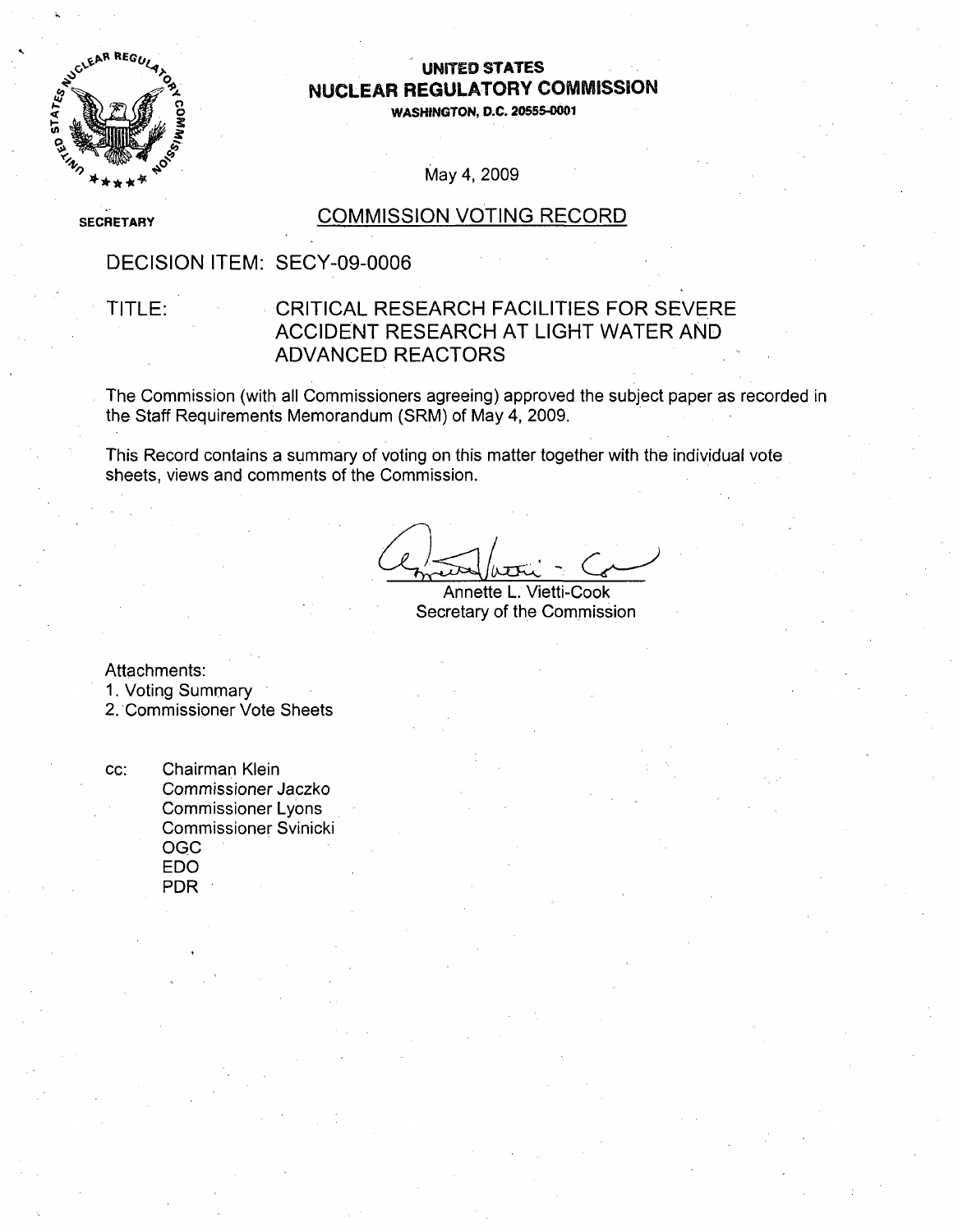### VOTING SUMMARY - SECY-09-0006

### RECORDED VOTES

|                       | APRVD DISAPRVD ABSTAIN PARTICIP COMMENTS | <b>NOT</b>   | DATE    |
|-----------------------|------------------------------------------|--------------|---------|
| CHRM. KLEIN           | Х                                        | Х            | 4/9/09  |
| COMR. JACZKO          | X                                        |              | 4/22/09 |
| <b>COMR. LYONS</b>    |                                          | $\mathsf{X}$ | 1/29/09 |
| <b>COMR. SVINICKI</b> |                                          |              | 4/10/09 |

## COMMENT RESOLUTION

In their vote sheets, all Commissioners approved the staff's recommendation and some provided additional comments. Subsequently, the comments of the Commission were incorporated into the guidance to staff as reflected in the SRM issued on May 4, 2009.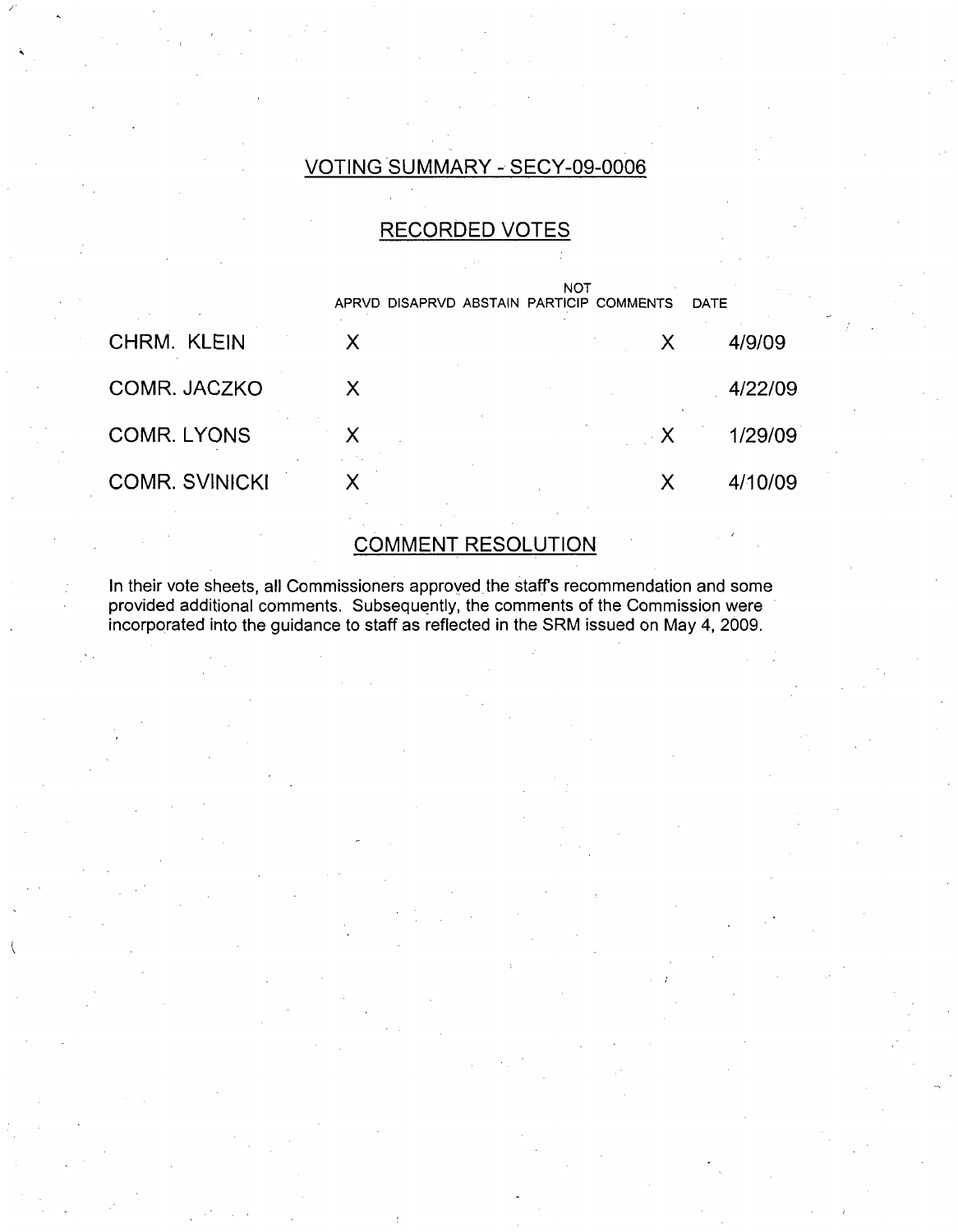### RESPONSE SHEET

| TO: | <b>Annette Vietti-Cook, Secretary</b> |  |
|-----|---------------------------------------|--|
|     |                                       |  |

FROM: CHAIRMAN KLEIN

SUBJECT: SECY-09-0006 - CRITICAL RESEARCH FACILITIES FOR SEVERE ACCIDENT RESEARCH AT LIGHT WATER AND ADVANCED REACTORS

| Approved X               | <b>Disapproved</b><br><b>Abstain</b>             |
|--------------------------|--------------------------------------------------|
| <b>Not Participating</b> |                                                  |
| <b>COMMENTS:</b>         | <b>Attached X</b><br><b>Below</b><br><b>None</b> |

epte

**SIGNATURE** 

 $419109$ **DATE** 

Entered on "STARS" Yes  $\swarrow$  No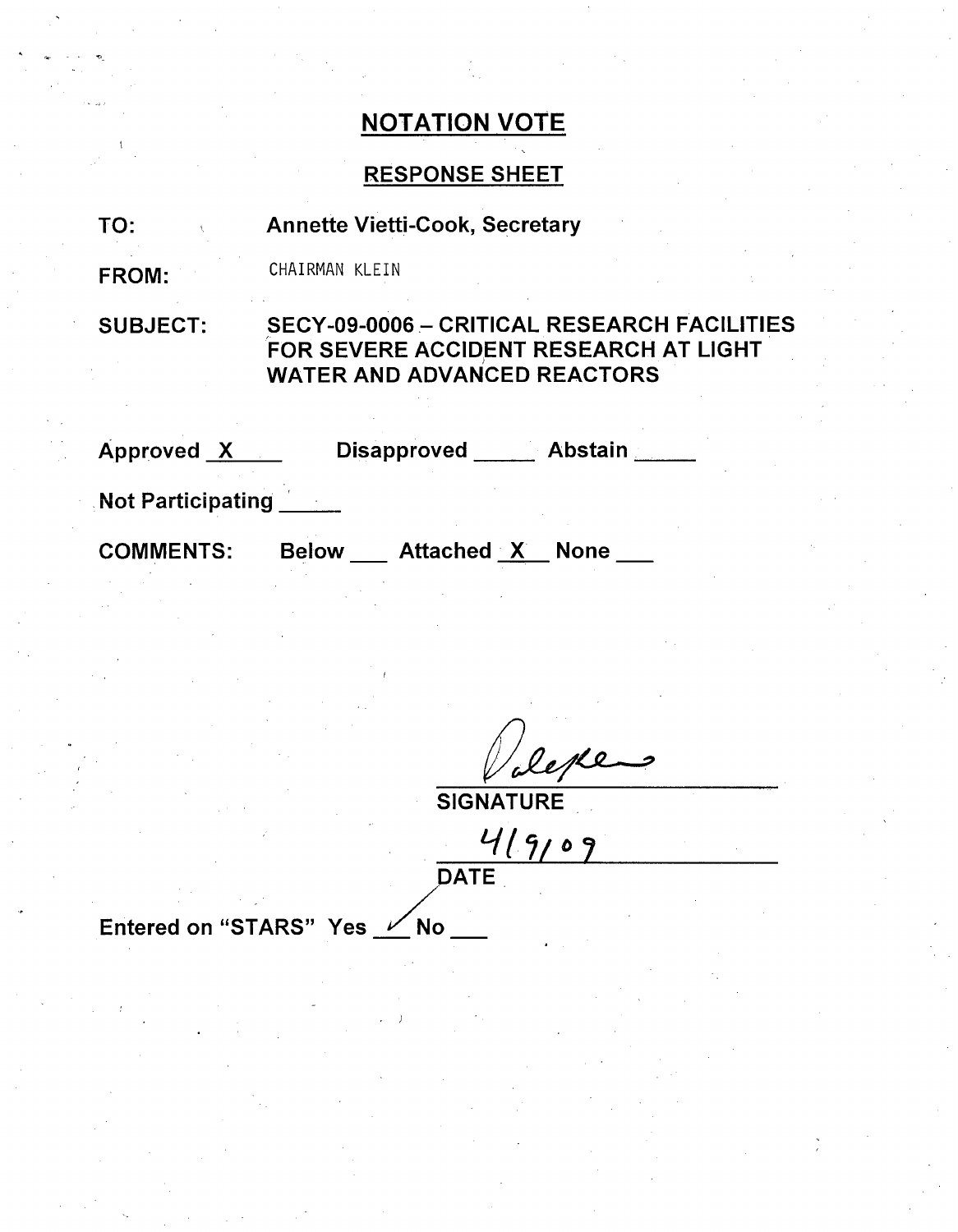### Chairman Klein's Comments on **SECY-09-0006,** "Critical Research Facilities for Severe Accident Research at Light Water and Advanced Reactors"

I approve the staff's recommendations to continue the negotiation for bilateral and multilateral agreements to maintain access to critical research facilities, both domestic and international, that will be needed for future research on severe accidents at light water and advanced reactors.

Maintaining access to critical research facilities enables NRC to possess expertise in severe accident phenomenology and a predictive capability for simulating the response of nuclear power plants to, postulated severe accidents. Thus, I appreciate the staff's continued effort to monitor and evaluate the availability of severe accident research facilities.

Commissioner Lyons raised, in his vote, the issue of funding challenges for long-term research activities. I agree with the Commissioner's assessment that we face an increasing need for sustained research activities to maintain our staff expertise and to encourage safety and security improvements through the use of advanced technologies. I also share his concerns that prolonged instability in funding could derail any long-term research activities to analyze new technical information to support regulatory decision-making.

Aside from the funding issue, I noted that for FY 2011, the staff identified in SECY-09-0021, "Agency Long-Term Research Activities for Fiscal year 2011," seven new potential projects that are long-term in nature, such as advanced fuel and cladding licensing. I was heartened to see that these projects were the product of the staff's renewed effort and a revised process for identifying and pursuing long-term research activities, especially since no new long-term research activity had been identified for FY 2010. Despite this renewed effort, however, the challenge of finding predictable and stable funding remains a constraining factor and this difficulty could prematurely limit the scope of needed research activities, as "leveraging of resources" is considered an evaluation criterion in the staff's "Long-Term Research Identification Process."

Historically, establishing a more stable funding strategy for research activities has been a recurring challenge. For example, in 2000, a seventeen-member panel of various stakeholder experts was formed to provide guidance on the future direction of regulatory research. The panel observed that anticipatory research, in particular, was underfunded and recommended that research funding for new technology and advanced designs should be independent of the fee structure. Today, nine years later, we are still faced with underfunded long-term research program.

In view of this longstanding and difficult challenge, I join Commissioner Lyons in requesting the staff to identify potential funding options for long-term research activities that extend beyond fee-based resources.

leke

Dale E. Klein **4/9/09** Date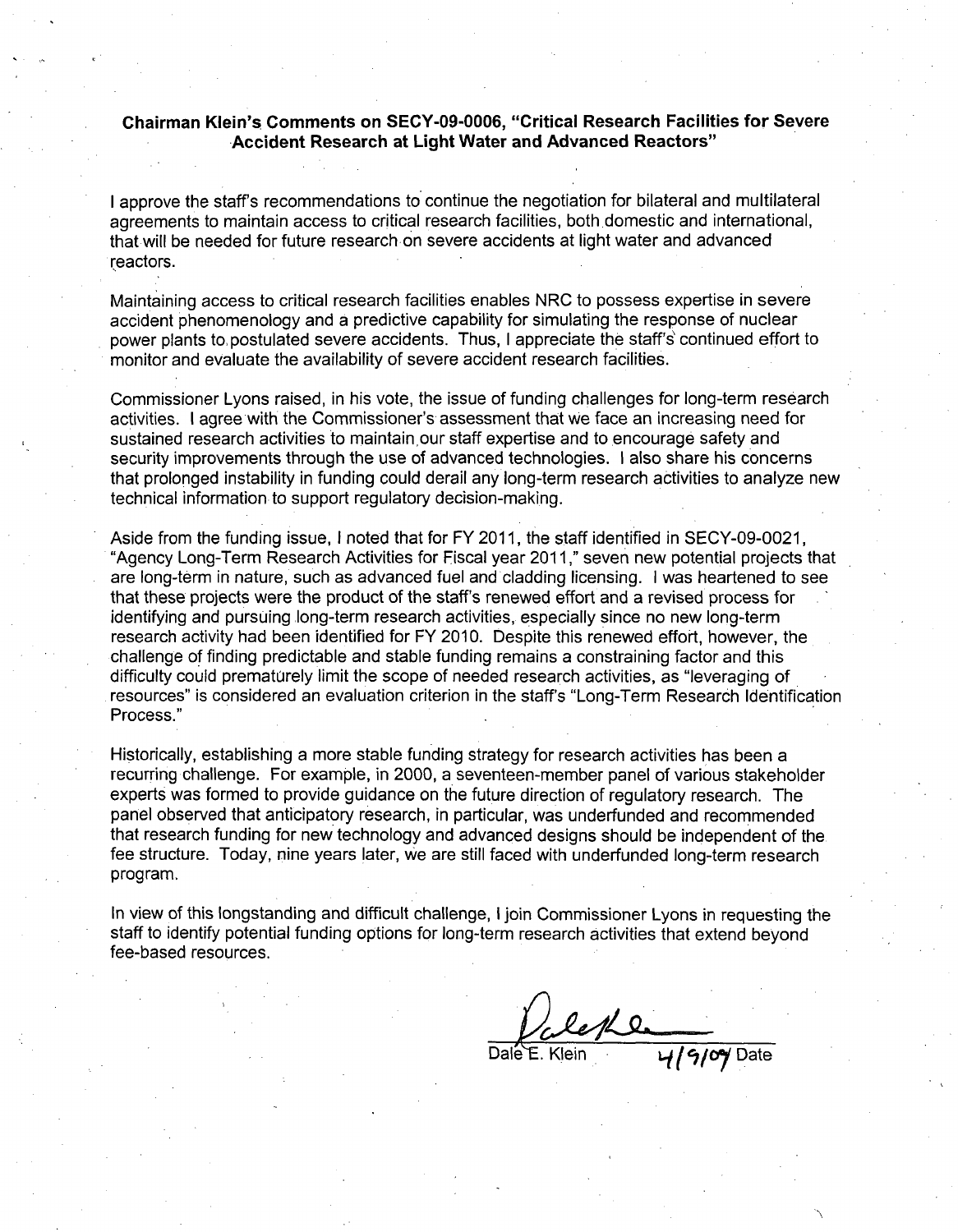## RESPONSE SHEET

|  | <b>Annette Vietti-Cook, Secretary</b> |  |
|--|---------------------------------------|--|
|--|---------------------------------------|--|

FROM: COMMISSIONER JACZKO

SUBJECT:

TO:

SECY-09-0006 - CRITICAL RESEARCH FACILITIES FOR SEVERE ACCIDENT RESEARCH AT LIGHT WATER AND ADVANCED REACTORS

| Approved                 | <b>Disapproved</b>              | <b>Abstain</b> |
|--------------------------|---------------------------------|----------------|
| <b>Not Participating</b> |                                 |                |
| <b>COMMENTS:</b>         | <b>Attached</b><br><b>Below</b> | <b>None</b>    |

**SIGNATURE**  $42259$ 

**DATE** 

Entered on "STARS" Yes No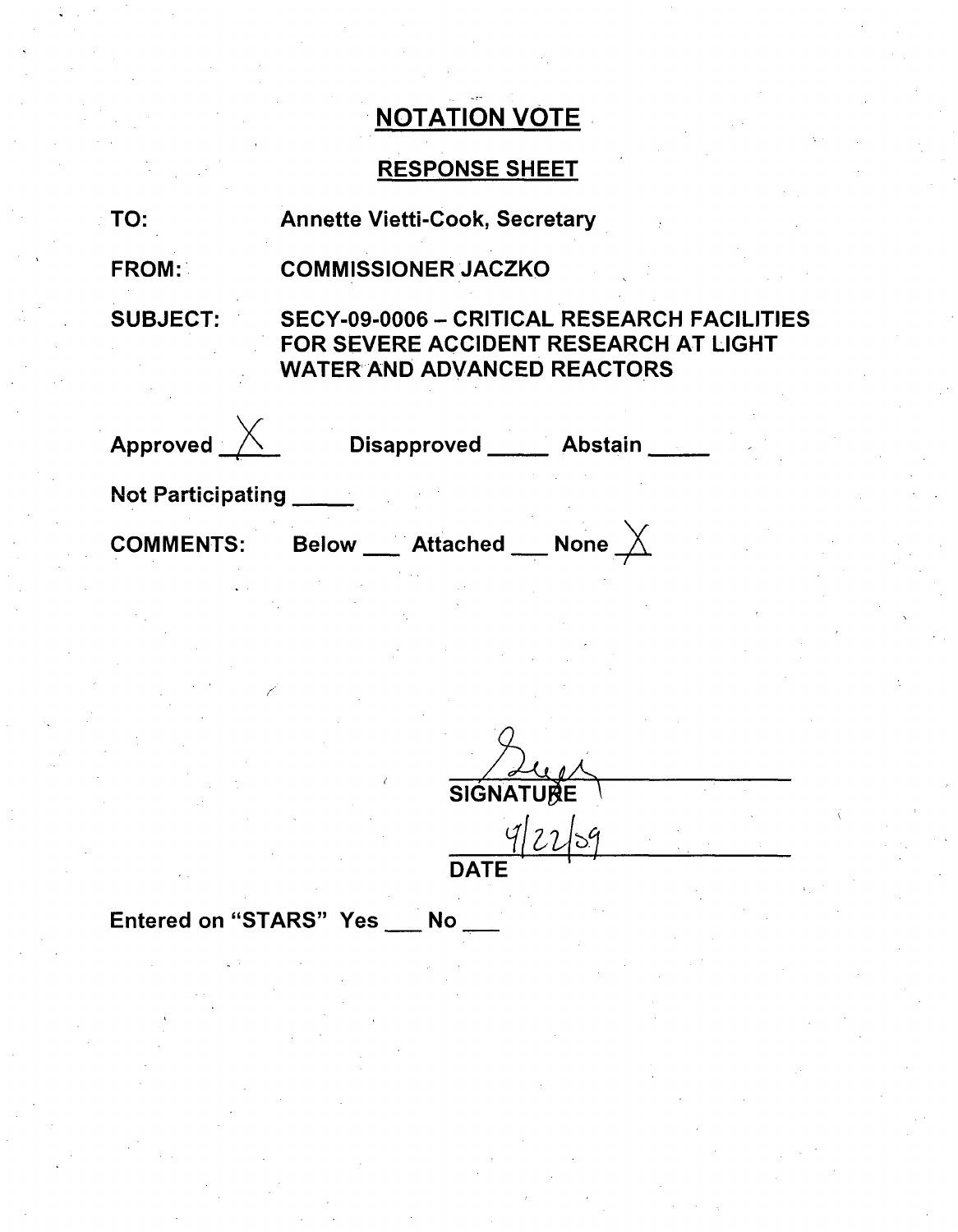### RESPONSE SHEET

| TO: |  | <b>Annette Vietti-Cook, Secretary</b> |  |
|-----|--|---------------------------------------|--|
|-----|--|---------------------------------------|--|

FROM: COMMISSIONER LYONS

SUBJECT:

SECY-09-0006 - CRITICAL RESEARCH FACILITIES FOR SEVERE ACCIDENT RESEARCH AT LIGHT WATER AND ADVANCED REACTORS

| Approved                 |              | <b>Disapproved</b> | <b>Abstain</b> |  |
|--------------------------|--------------|--------------------|----------------|--|
| <b>Not Participating</b> |              |                    |                |  |
| <b>COMMENTS:</b>         | <b>Below</b> | <b>Attached X</b>  | <b>None</b>    |  |

'eter B ons' **SIGNATURE** 

| $\gamma$ G  | 709 |  |
|-------------|-----|--|
| <b>DATE</b> |     |  |

Entered on "STARS" Yes X No \_\_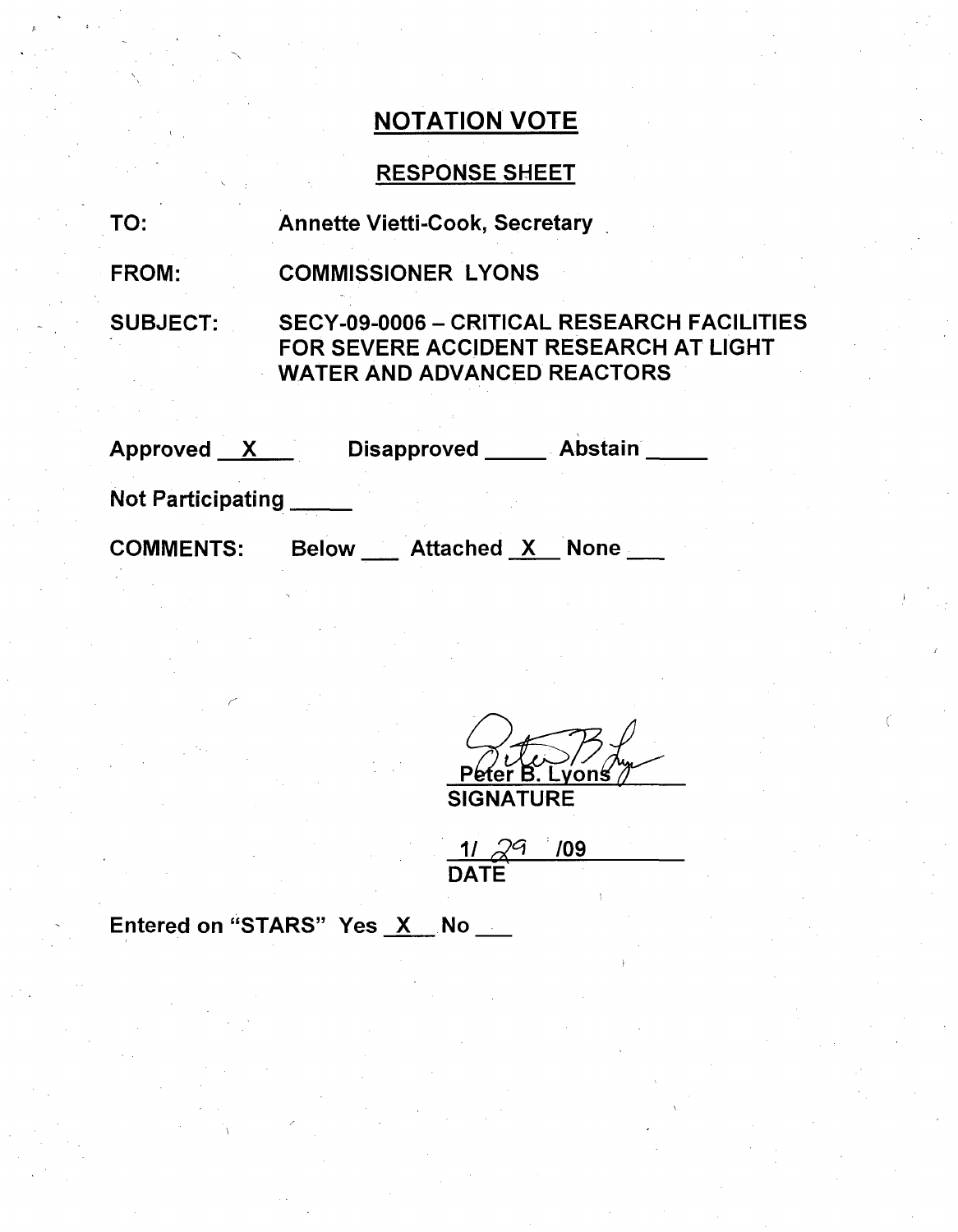#### Commissioner Lyons"Vote on **SECY-09-0006**

### Critical Research Facilities for Severe Accident Research at Light Water and Advanced Reactors

I approve the staff recommendation of continuing to negotiate bilateral and multilateral agreements for light-water reactor and high-temperature gas reactor experimental programs with the following additions and comments.

I appreciate the efforts of the staff to evaluate and prioritize the need for these various facilities. I also appreciate the staff's comments that these facilities represent long lead time items that require multiyear funding. The issue of stability of funding for long lead time research activities continues to be of great interest to me.

Achieving the safety and security mission of the NRC requires the agency's continued readiness and capability to perform licensing reviews of applications for design and construction of new nuclear power plants that use advanced technologies. Historical advances in nuclear power technology have consistently led to safety improvements over the years and I strongly expect such improvements will continue into the future, capable of improving both safety and security. It is integral to the achievement of our safety and security mission that the NRC remains able to conduct effective and efficient future licensing reviews of advanced technologies. Although the long-term schedule for future applications employing advanced reactor technologies is uncertain, I strongly believe there is no uncertainty about the increasing demand for power that will motivate future nuclear power reactor applications. Further, there is no uncertainty about the continuing advance of technology or the possibility of improving safety and security if advanced technology is correctly applied.

The advances in technology and analytical methods are also applied to operating plant license amendment requests. Much of NRC's regulatory research has been focused on supporting such near-term licensing needs. The Advisory Committee for Reactor Safeguards (ACRS) recently noted': "Licensee submittals will grow more complicated and technically sophisticated as licensees continue to utilize the margin that exists between current operations and regulatory limits." However, typically as the demand for such near-term research increases, the resources consequently available for research to support longer-term needs become more limited. This has been the trend at NRC. I fear that continuation of the present situation will severely restrict our future ability to license the use of advanced technologies that can enhance safety and security. My personal experience as a researcher leads me to conclude that such instability in long-term funding can devastate a long-term research program.

Achieving our safety and security mission requires effective and efficient licensing reviews of advanced technologies for both operating plants and future advanced plant designs, which in turn requires maintaining NRC staff technical expertise in advancing technologies. Again quoting the ACRS": "Research needed to establish expertise for the review of advanced reactor designs cannot be done in parallel with the certification reviews .... In the absence of research results, regulatory actions will proceed along lines that may prove unnecessarily conservative or even incorrect." Further, the ACRS noted the remarks of former NRC Chairman Dr. John Ahearne: "There needs to be confidence within the public that the agency has sufficient technical background and expertise to adequately review the safety of the more advanced reactor designs....Without demonstrable expertise, there will be skepticism concerning the NRC's ability to deal with important safety issues."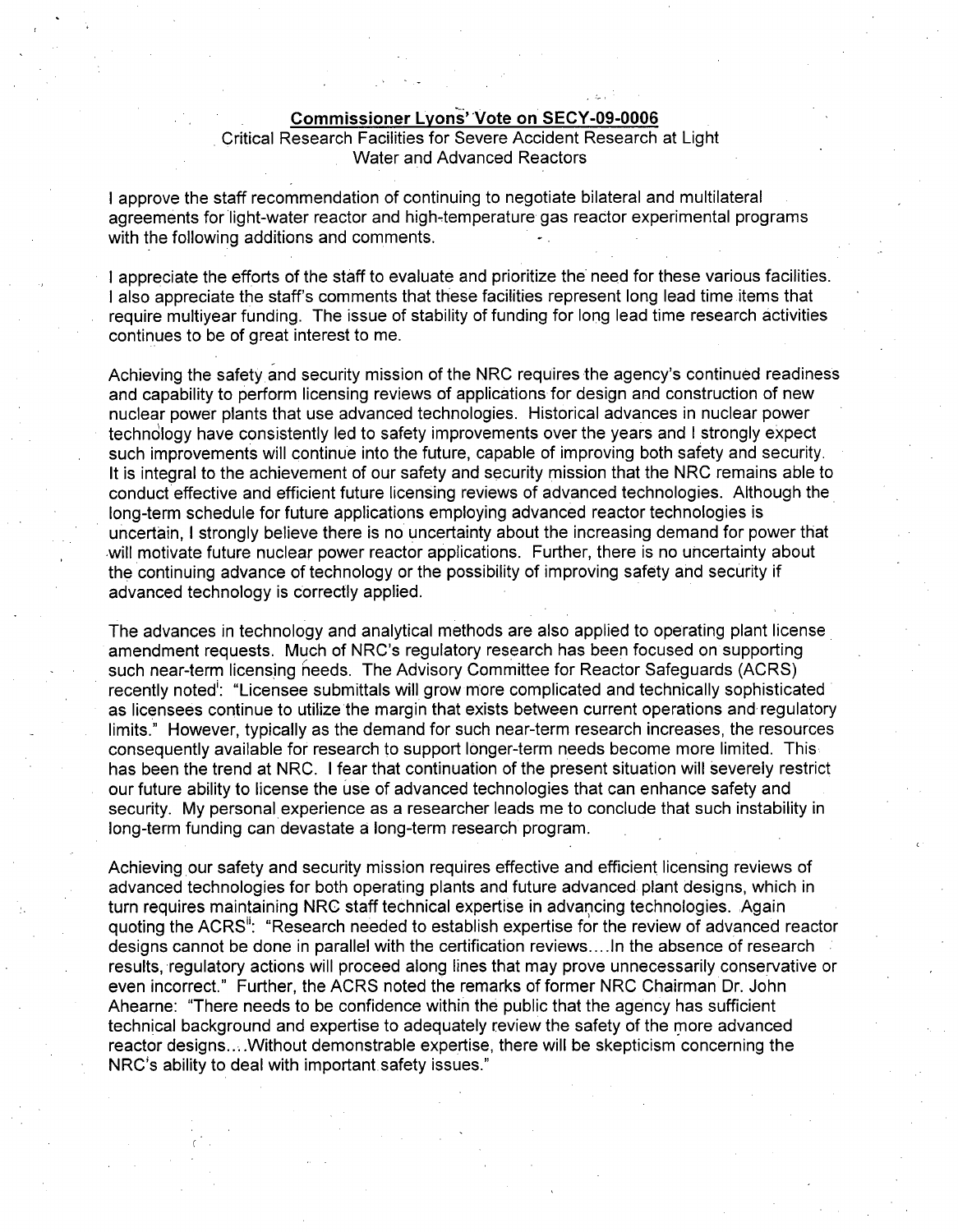I believe that as we face a mounting need for, stability in long-term sustained research, we must continue to maintain our staff expertise and achieve our mission in a manner that encourages safety and security improvements through the use of advanced technologies. For that reason, in addition to supporting the staff's recommendation, I propose that the staff take actions to provide a more stable long-term funding environment for sustained long-term regulatory research and sustained access to research facilities. Therefore, the staff should submit a paper that addresses funding options, which extend beyond facility-based resources, such as considering this research as one of several activities that do not provide a direct benefit to current licensing in the off-fee-base categories.

Peter B. Lyons

<sup>i</sup> ACRS letter of March 6, 2008, Subject: Review and Evaluation of the NRC Safety Research Program (NUREG-1635 rev 8) i Ibid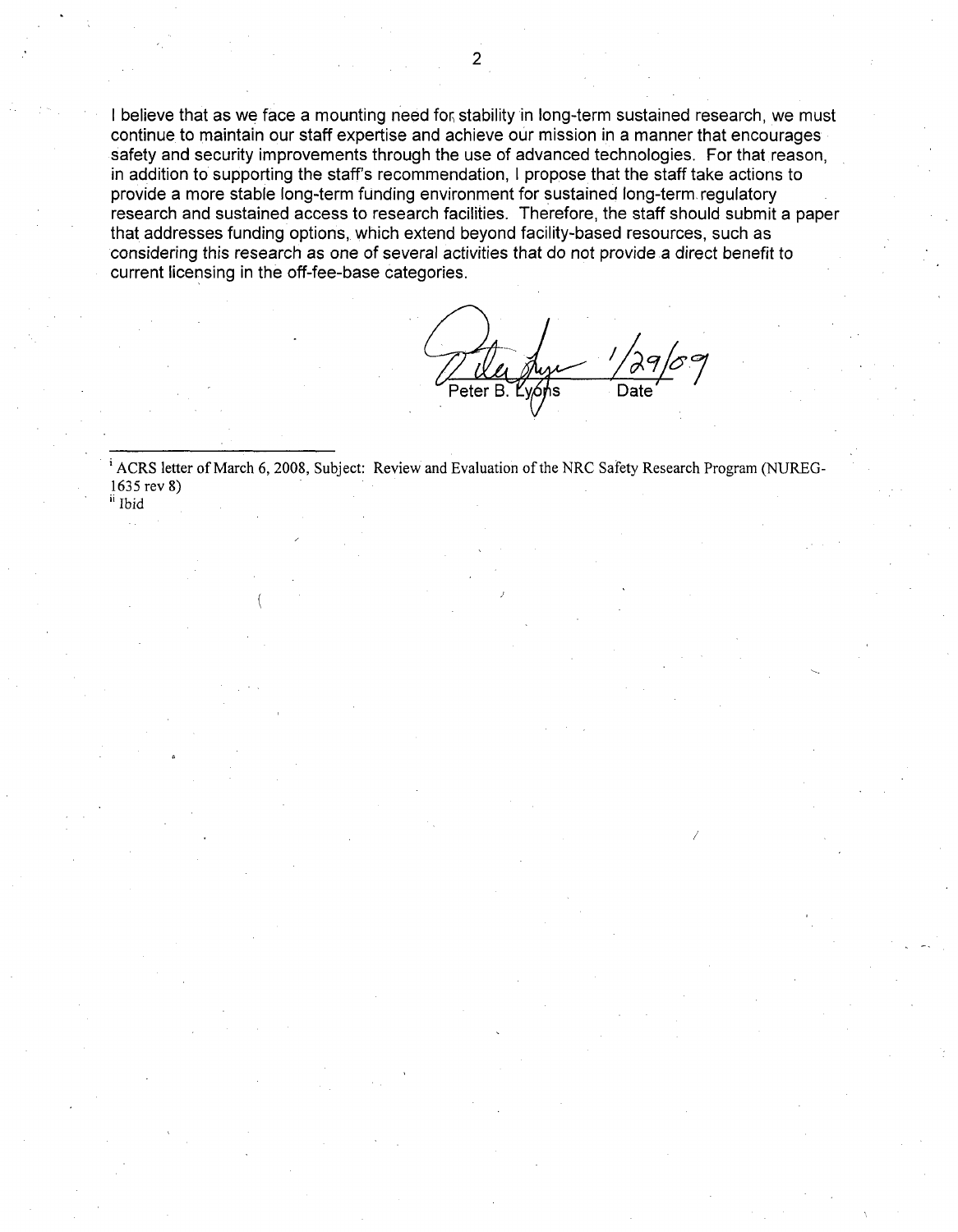## RESPONSE SHEET

| TO:                      | <b>Annette Vietti-Cook, Secretary</b>                                                                                             |
|--------------------------|-----------------------------------------------------------------------------------------------------------------------------------|
| <b>FROM:</b>             | <b>COMMISSIONER SVINICKI</b>                                                                                                      |
| <b>SUBJECT:</b>          | <b>SECY-09-0006 - CRITICAL RESEARCH FACILITIES</b><br>FOR SEVERE ACCIDENT RESEARCH AT LIGHT<br><b>WATER AND ADVANCED REACTORS</b> |
| Approved XX              | <b>Disapproved</b><br><b>Abstain</b>                                                                                              |
| <b>Not Participating</b> |                                                                                                                                   |
| <b>COMMENTS:</b>         | <b>Attached XX None</b><br><b>Below</b>                                                                                           |

 $\overline{\mathcal{L}}$ SIGNATURE

|      | 04/ <i>10</i> /09 |
|------|-------------------|
| DATE |                   |

Entered on "STARS" Yes  $\sqrt{}$  No  $\blacksquare$